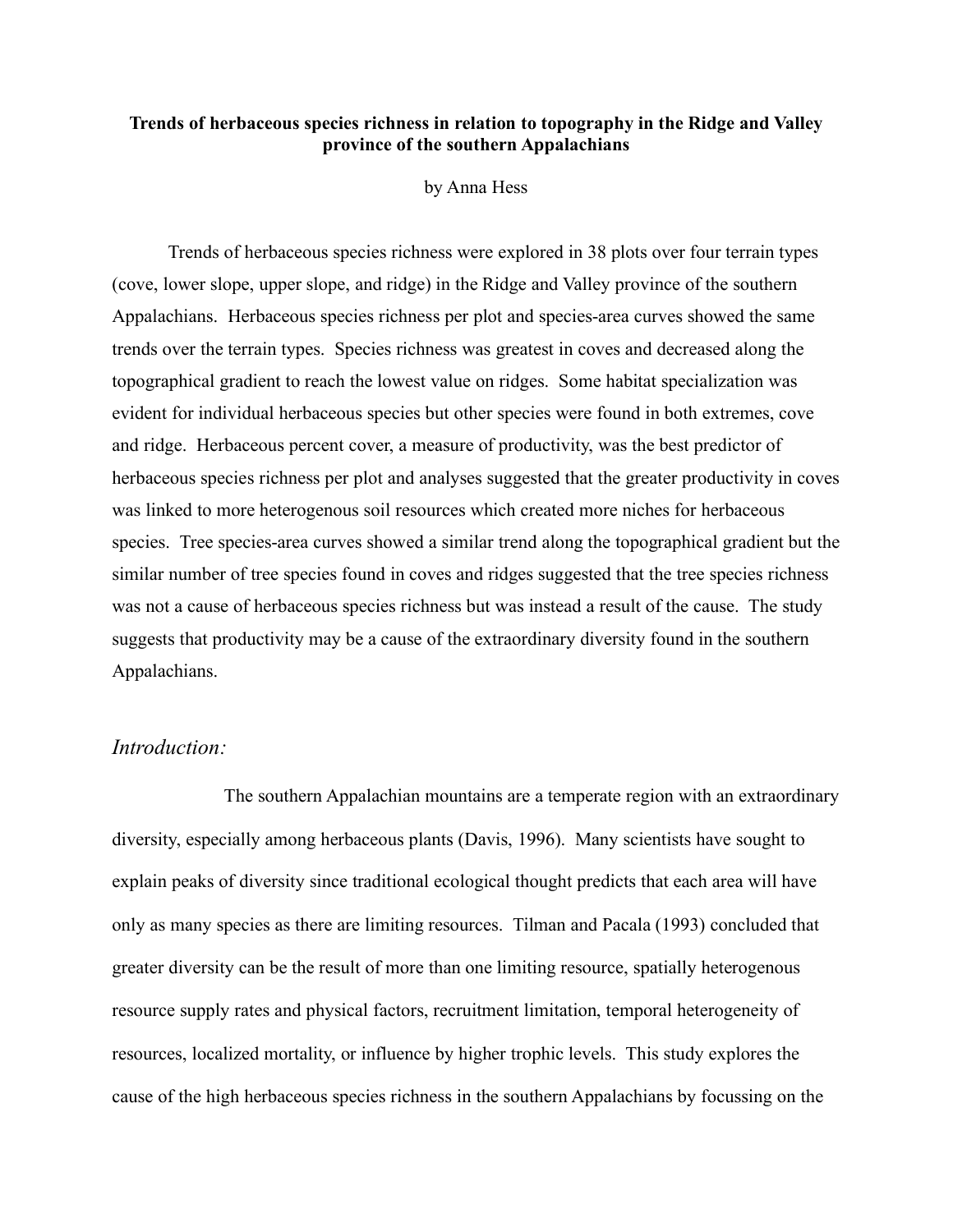effects of topographical variation and its effects on heterogeneity.

The diversity in the southern Appalachians is greatest in the cove hardwood community which is found in coves and on moist slopes and is characterized by shared dominance in tree species and abundant herbaceous growth (Braun, 1950). Several hypotheses have been posited to explain the diversity in the cove hardwood community, including continuous occupation of the area by plants for 200 million years while nearby areas were glaciated (Wallace, 1993) and a more short term stability due to the moist environment which resists forest fires (Walker, 1978). However, since the diverse cove hardwood community is found primarily in coves, other factors linked to topography are also likely to have important effects on the composition of herbaceous plants in the cove hardwood forests. A study by Denslow (1995) in a tropical rainforest in Costa Rica found higher tree species richness on slopes than on ridges, which suggests that a topographical gradient in species richness may not merely result from the different tree communities found along the gradient in the southern Appalachians.

Whittaker (1956) showed that some herbs specialize to different parts of the mountain landscape on tall mountains. Specialization along the topographical gradient would create different herbaceous communities in the coves and ridges. However, no studies have explored the magnitude of change in elevation necessary to segregate herbaceous species along the topographical gradient. If any topographical habitat specialization occurs in the Ridge and Valley province of the Appalachian mountains where the ridges are relatively low, we would expect the greatest species richness on slopes where ridge and cove herbaceous communities overlap unless herbs are very tightly specialized to topographical positions.

Topography could also affect the herbaceous community indirectly through the trees. Several different tree communities are found in the southern Appalachians, but the ridge and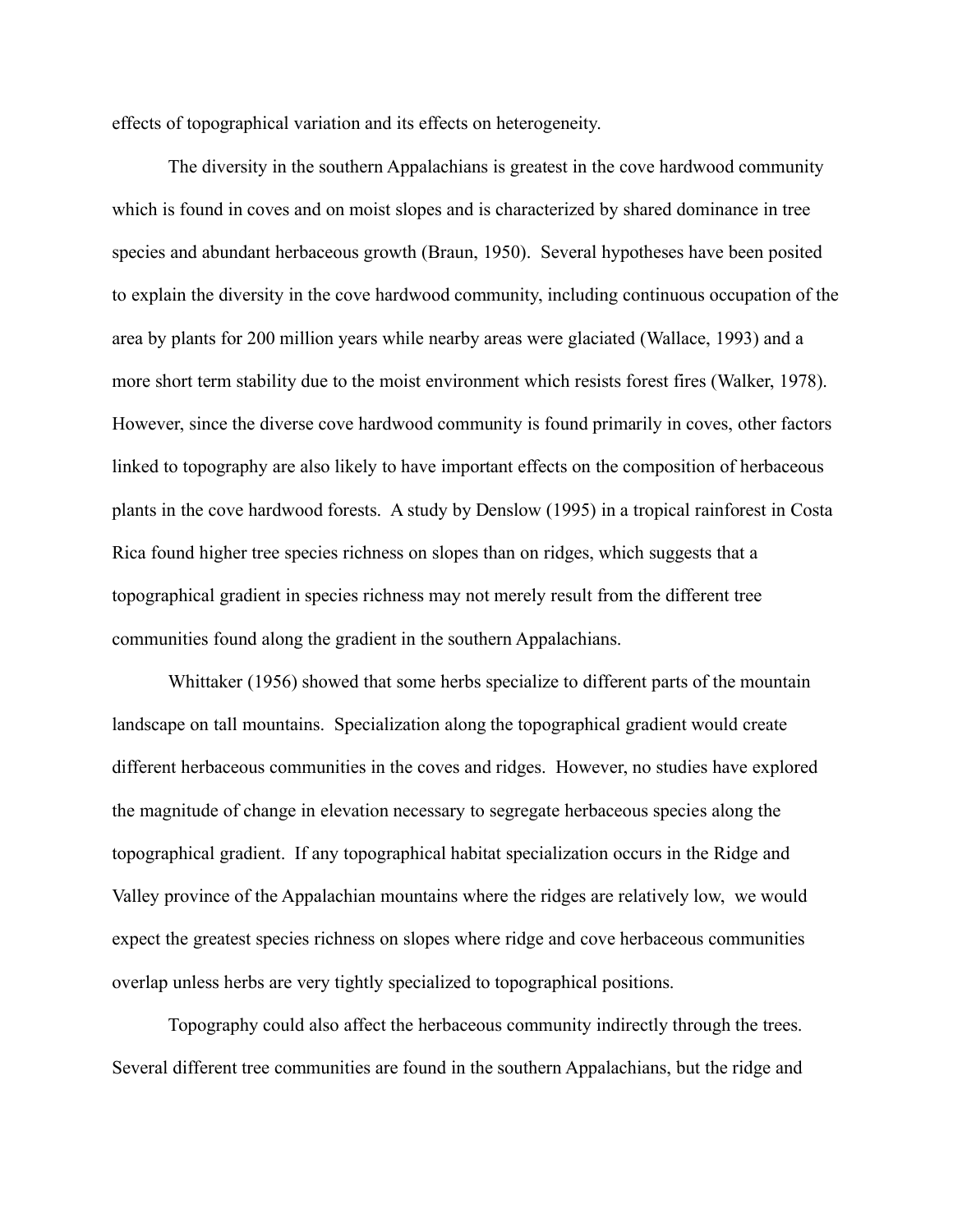valley province is predominantly made up of the oak-hickory community on ridges and dry slopes and the cove hardwood community in coves and on moist slopes (Braun, 1950). Since trees have been shown to influence the chemical composition of the soil on the microenvironment level (Finzi, 1996; Zinke, 1962; Boettcher and Kalisz (1990) showed that trees can affect the soil even in mixed species stands on steep slopes in the southern Appalachians), a more species rich tree canopy would be predicted to create a more heterogenous soil chemistry which could provide niches for more herbaceous species. Therefore, if heterogenous soil chemistry resulting from the influence of individual canopy trees is important, herbaceous species richness should be greatest in the cove hardwood community which has a large tree species richness.

Disturbance regime is another factor which differs along the topographical gradient. Since forest fires are usually repressed, individual tree mortality is the major natural disturbance event in southern Appalachian forests. Clinton et al. (1994) noted that the type of tree mortality differs in the two tree communities in the area - oak-hickory associations usually have standing dead snags while trees in the cove hardwood association fall and create treefall gaps. (Although the only study of tree mortality in the cove hardwood community was a study performed by Runkle (1982) in old growth, secondary forests are likely to have similar dynamics.) Treefall gaps provide habitat for early successional species which require more light than can be found under a closed forest canopy. Since the standing snags found on ridges do not provide this open canopy required for early successional species, treefall gaps would result in a greater species richness in coves.

Productivity may also vary along the topographical gradient. Boettcher and Kalisz (1990) noted that soil was most fertile under tulip-trees (*Liriodendron tulipifera*) which are found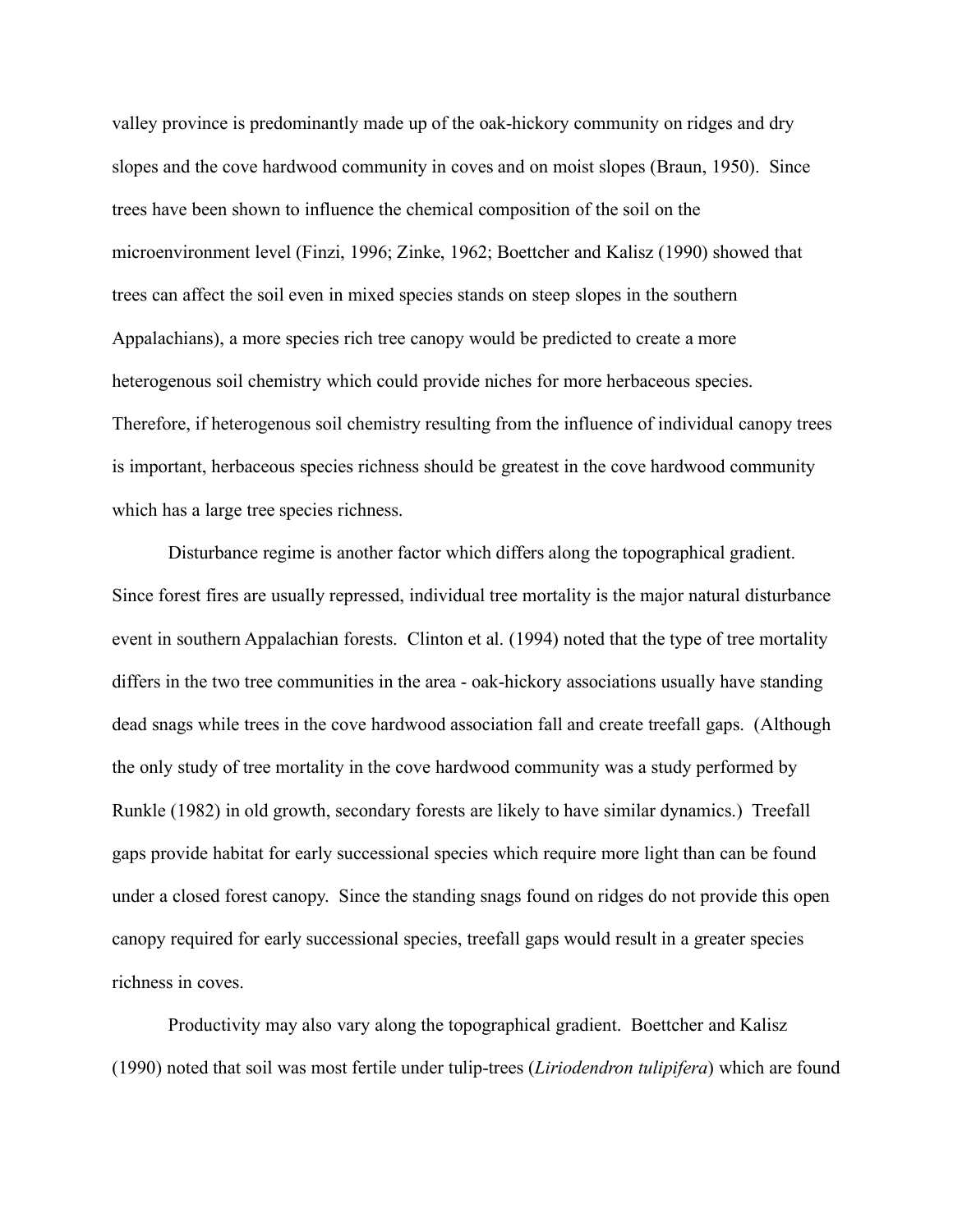almost exclusively in coves, was intermediately fertile under other cove hardwoods, and was least fertile under hemlocks (*Tsuga canadensis*) on slopes. Furthermore, coves are a more moist environment than area exposed ridges, which may lead to greater productivity. The link between diversity and productivity has been debated (reviewed in Maranon and Garcia, 1997) but most scientists recognize a peak in diversity either at an intermediate productivity or at the greatest productivity, which predicts a maximum herbaceous species richness either on slopes or in coves.

This study seeks to distinguish between potential effects of topography on the herbaceous community by exploring trends in herbaceous species richness.

### *Study Area:*

The study area consisted of the 2007 acres of forested land contained within Steele Creek Park in Sullivan County, Tennessee. The area is within the Ridge and Valley province of the southern Appalachian Mountains and the main ridges run from NE to SW. The area ranges in elevation from approximately 1300 to 2200 feet above sea level and is underlain by Athens shale. The soil consists of Hamblen, Whiteburg, and Prader silt loams and Dandridge soils which formed from calcareous shale (Howard, 1972).

Two forest communities are found in the area. Coves and lower or sheltered slopes contain the species rich cove hardwood community. Elsewhere in the park, the oak-chestnut community has been replaced by an oak-hickory community. Most of the park was clearcut in the 1940's, so the current forest is recovering second growth.

### *Methods:*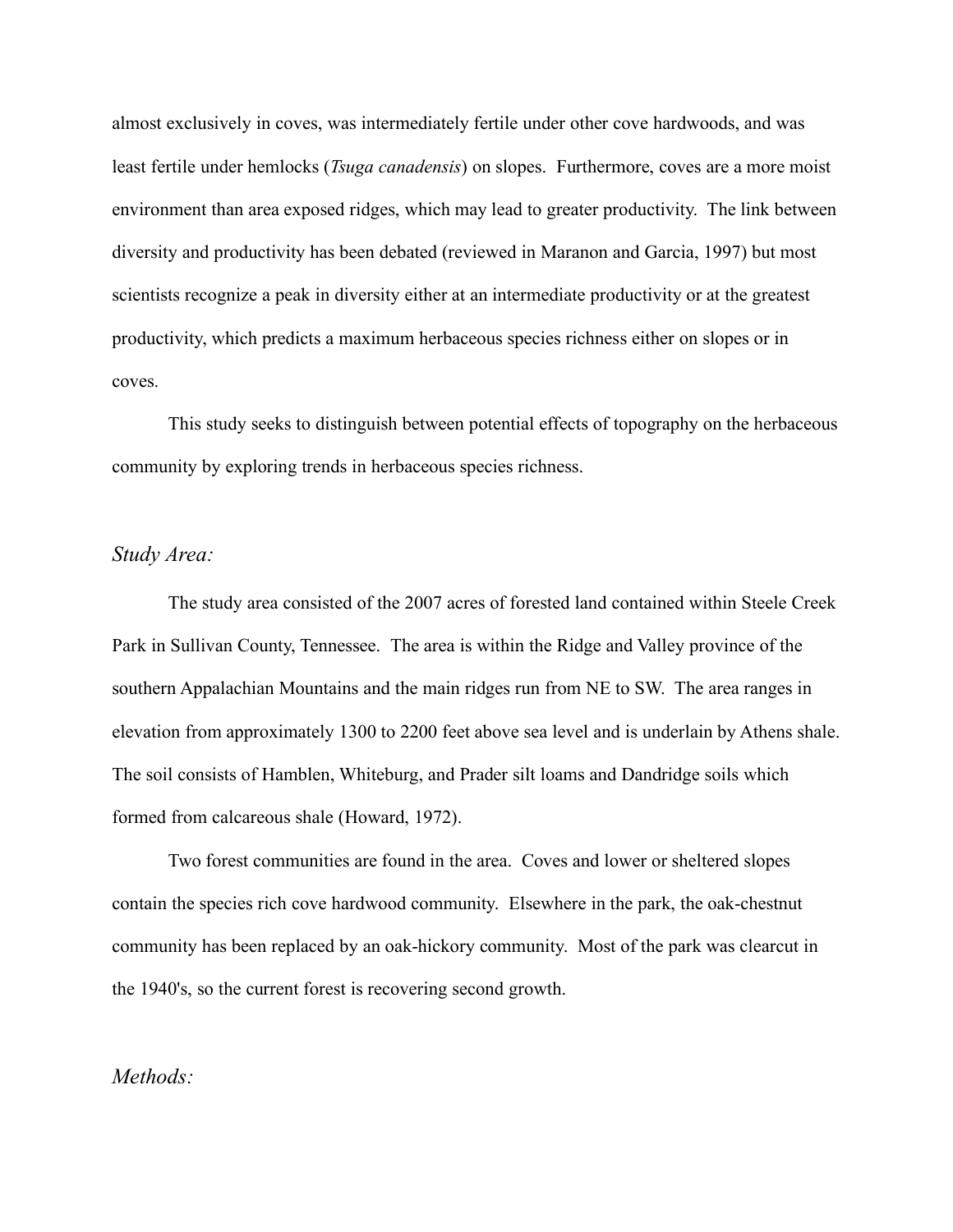Randomly generated coordinates were used to select 38 plots within the park, including 8 ridges, 7 lower slopes, 15 upper slopes, and 8 coves. Plots were surveyed during nine weeks between May 21 and August 6, 1999, with at least 1 cove, 1 ridge, and 3 slope plots surveyed during each week. Plot locations were approximated using a contour map, then by pacing an additional random distance (between 0 and 50 meters) in a random direction to prevent bias. Ridge plots were defined as those found on ridge crests which had an average slope of less than 20°. Cove plots were found in the valley between two slopes and had an average slope of less than 20°. All other plots were slope plots. A slope plot was estimated as being in the lower, middle, or upper third of the hillside and plots found in the middle third of the hillside were rejected to prevent overlap of the upper and lower slope terrain types.

Six 1  $m^2$ , randomly located quadrats were surveyed in each plot to determine the herbaceous community. Quadrat locations were rejected if a rock, creek, or fallen log covered over half of the quadrat or if the quadrat overlapped the area in another quadrat. Each herbaceous species within the quadrat was identified and the percent cover of each species was approximated (as 1% or to the nearest 5%). Species richness for the plot was calculated as the total number of unique herbaceous species found over all quadrats. Grasses and sedges were excluded from the analysis, as were seven other genera (*Aster*, *Uvularia*, *Impatiens*, *Lactuca*, *Arabis*, *Sanicula*, and *Viola*), due to inability to identify individuals to species. The total herbaceous percent cover for each quadrat was calculated, as was the average herbaceous percent cover over all quadrats in a plot.

Degree of slope and depth of soil horizons were measured in each quadrat and an average of each value was calculated at each plot. Slope was measured as the number of meters from the end of a horizontally levelled meter stick to the ground. The degree of slope was calculated as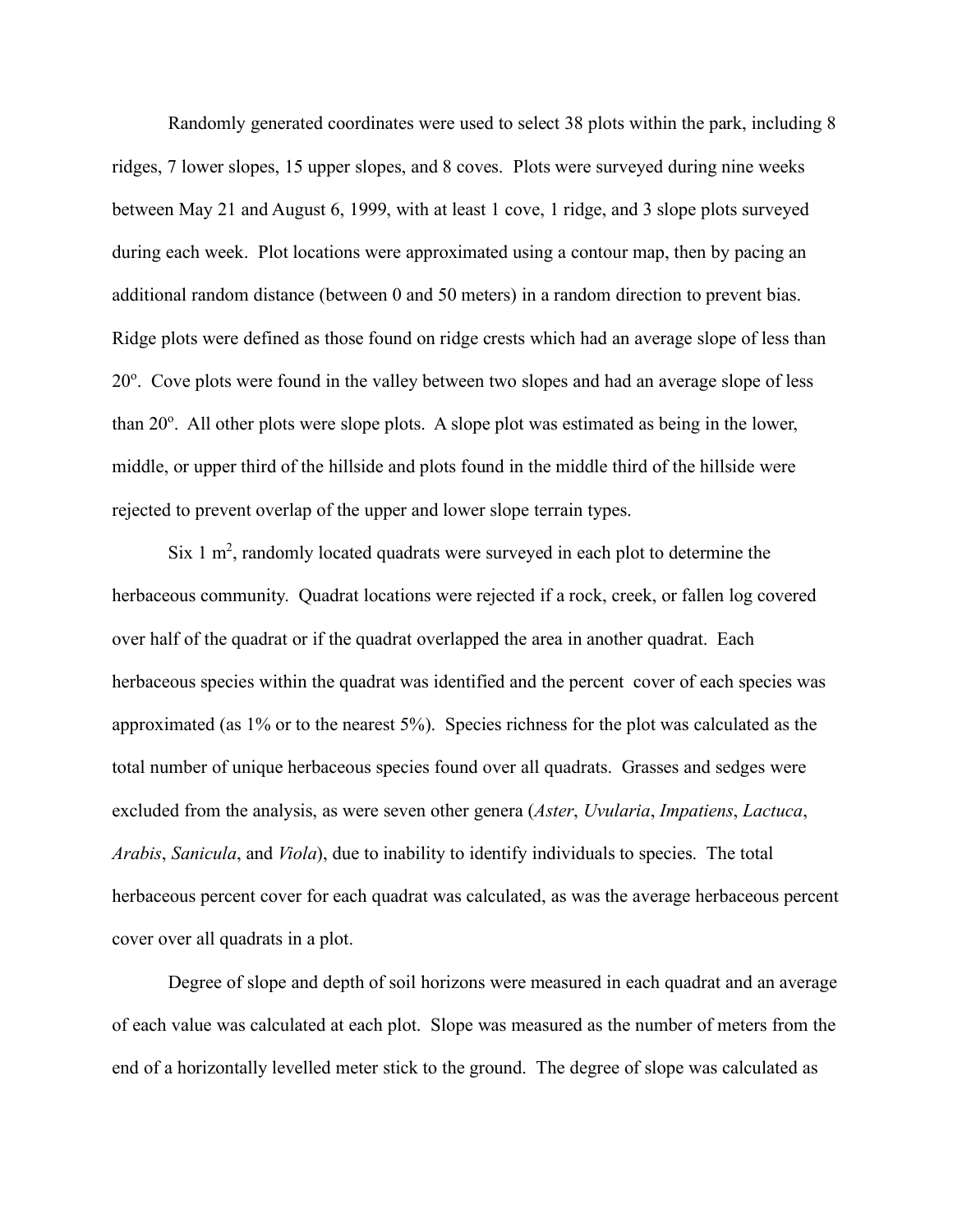the arctangent of the measured slope. A soil pit in the middle of the north side of the quadrat was used to measure the depth of the A and O horizons.

At each plot, the diameter at breast height (dbh) of each tree within an 11 m radius was measured. Trees with a dbh greater than or equal to 6 cm were identified to species. Recent treefall gaps were noted.

Species-area curves were constructed using a Linux program which randomly ordered the plots 1000 times and calculated species-area curves for each randomization. The 1000 values of unique species for each rank were used to create a mean value. 95% confidence intervals were reported for each rank by removing 2.5% of the highest and 2.5% of the lowest values for the rank and reporting the highest and lowest remaining values. Species-individual curves for trees were created in the same way, but with each rank being an individual tree rather than a plot.

### *Results:*

#### *Herbaceous species:*

The herbaceous community was very species rich - 108 species were found in the 38 plots sampled. Specialization of these herbs along the topographical gradients was explored by graphing curves of the terrain types in which each species was found. Considering only the 22 species which were highly represented (defined as being found in at least 10 plots in the study), 12 species were found in all terrain types. However, 10 species which were highly represented in other terrain types were never found on ridges, suggesting that some specialization was occurring along the topographical gradients. Nevertheless, the species found in all terrain types suggests that herbs were not all segregated along the topographical gradients.

Herbaceous species richness per plot showed a trend of increasing richness from ridges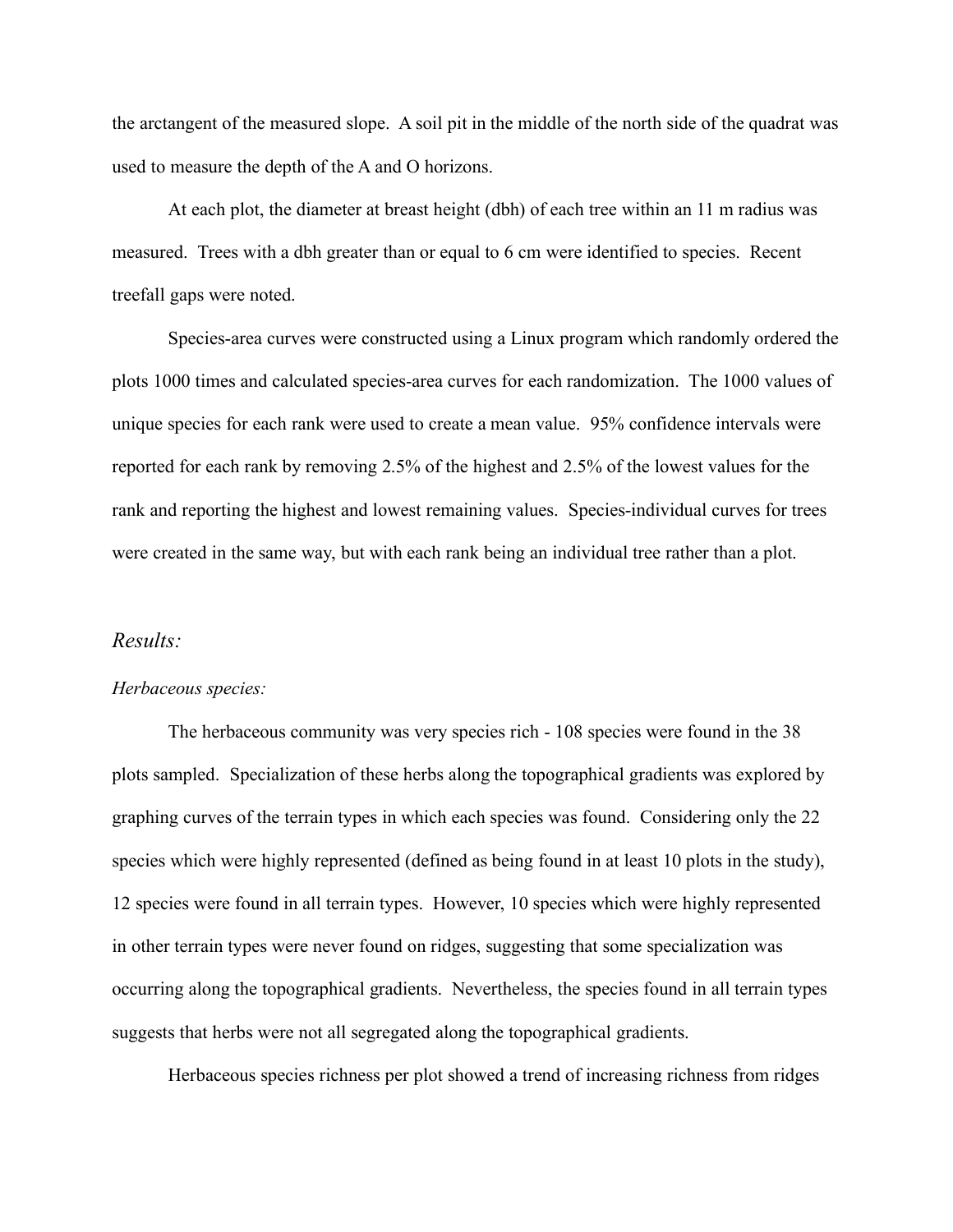down to coves (Figure 1). ANOVA showed a statistically significant effect of terrain type on herbaceous species richness ( $p<0.0001$ ) and a Tukey/Kramer post-hoc showed that the richness was statistically significantly less in upper slopes and ridges than in coves and lower slopes  $(p<0.05)$ . The same trend is evident in herbaceous species-area curves (Figure 2) and the 95% confidence intervals for all but lower slope and cove do not overlap.

Treefall gaps were not evenly distributed over the terrain types. Coves, lower slopes, upper slopes, and ridges contained 2, 5,1, and 0 treefall gaps, respectively, which made up 25, 33, 14, and 0 percent of the total number of plots surveyed. When sites which contained evidence of recent treefall gaps were removed, species-area curves maintained the same trend of the greatest herbaceous species richness in coves and the least on ridges (Figure 3). Furthermore, Figure 4 shows that the herbaceous species richness of plots containing recent treefall gaps does not seem to be different from the species richness of plots without gaps in the same terrain type. The lack of an effect of recent treefall gaps on trends of species-area curves and species richness is supported by the presence of only two species which could be termed gap specialists (i.e., were found in more than 1 plot and were found in only gap plots). Poke (*Phytolacca americana*) and Common Milkweed (*Asclepias syriaca*) were each found in two gap plots and in no non-gap plots.

Average herbaceous percent cover per plot was also linked to terrain type with the greatest average cover in cove plots and least in ridge plots. ANOVA showed a statistically significant effect of terrain on cover  $(p<0.0001;$  Figure 5). Furthermore, cover was positively linked to herbaceous species richness (Figure 6). An ANCOVA showed a statistically significant effect of cover on richness ( $p=0.0272$ ) and no statistically significant interaction with terrain type  $(p=0.529)$ , so cover had a similar effect on richness at each terrain type. When the ANCOVA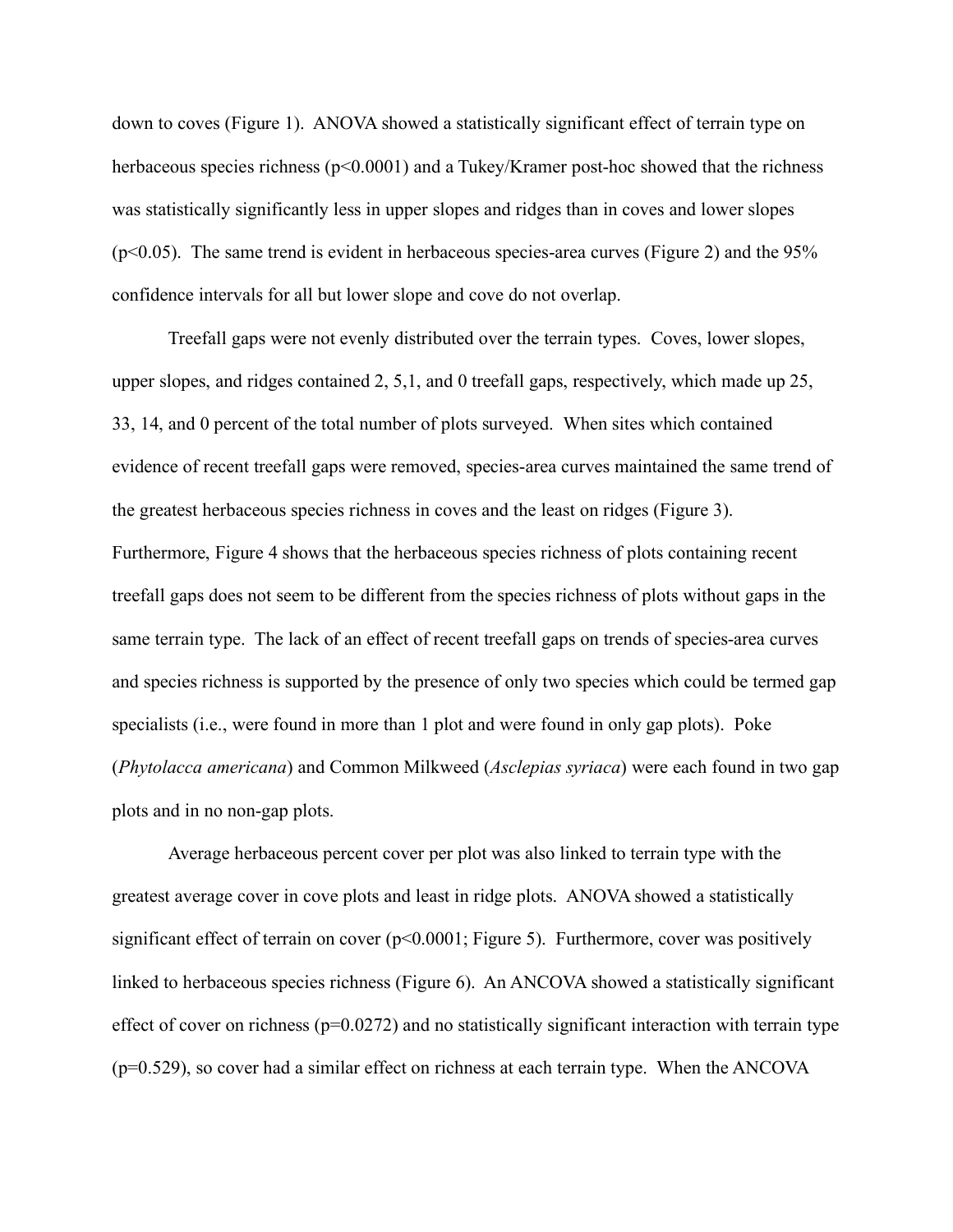removed variation in richness due to cover, there was no statistically significant effect of terrain on richness ( $p=0.0636$ ).

Although herbaceous percent cover was a very good indicator of herbaceous species richness per plot, cover was not a good indicator of richness per quadrat (Table 1). Separate ANCOVAs were performed at each terrain type to test the effect of plot (since quadrats within the same plot were not independent of each other) and cover on each quadrat's herbaceous species richness as well as to test for an interaction between plot and cover. The analysis on the ridge showed a statistically significant interaction between plot and cover (p=0.0087), which means that cover had different effects on the richness in different plots and thus cover was not a good indicator of richness on ridges. In coves and upper slopes, cover had no statistically significant effect on cover ( $p=0.2339$  and  $p=0.1737$ , respectively), suggesting that cover was not a good indicator of richness in coves or upper slopes. The analysis for lower slope quadrats was the only ANCOVA which showed a statistically significant effect of cover on richness ( $p=0.006$ ) and the trend was the same as that on the plot scale, toward greater cover being linked to greater richness.

Dividing the total herbaceous species richness by the average herbaceous percent cover at a plot gives an approximation of the number of species found in 6% cover in the plot. (The ratio gives an approximation of the number of species in 6% cover since the average percent cover is the total cover over 6 quadrats divided by 6.) ANCOVA showed a statistically significant effect of terrain type on this ratio with the value for the ridge statistically significantly higher than the value at all other terrain types (Figure 7;  $p=0.0027$ ; Tukey/Kramer post hoc,  $p<0.05$ ).

There was a trend toward a deeper A horizon in cove plots and a shallower A horizon in ridge plots (Figure 8). ANOVA showed a statistically significant effect of terrain on the depth of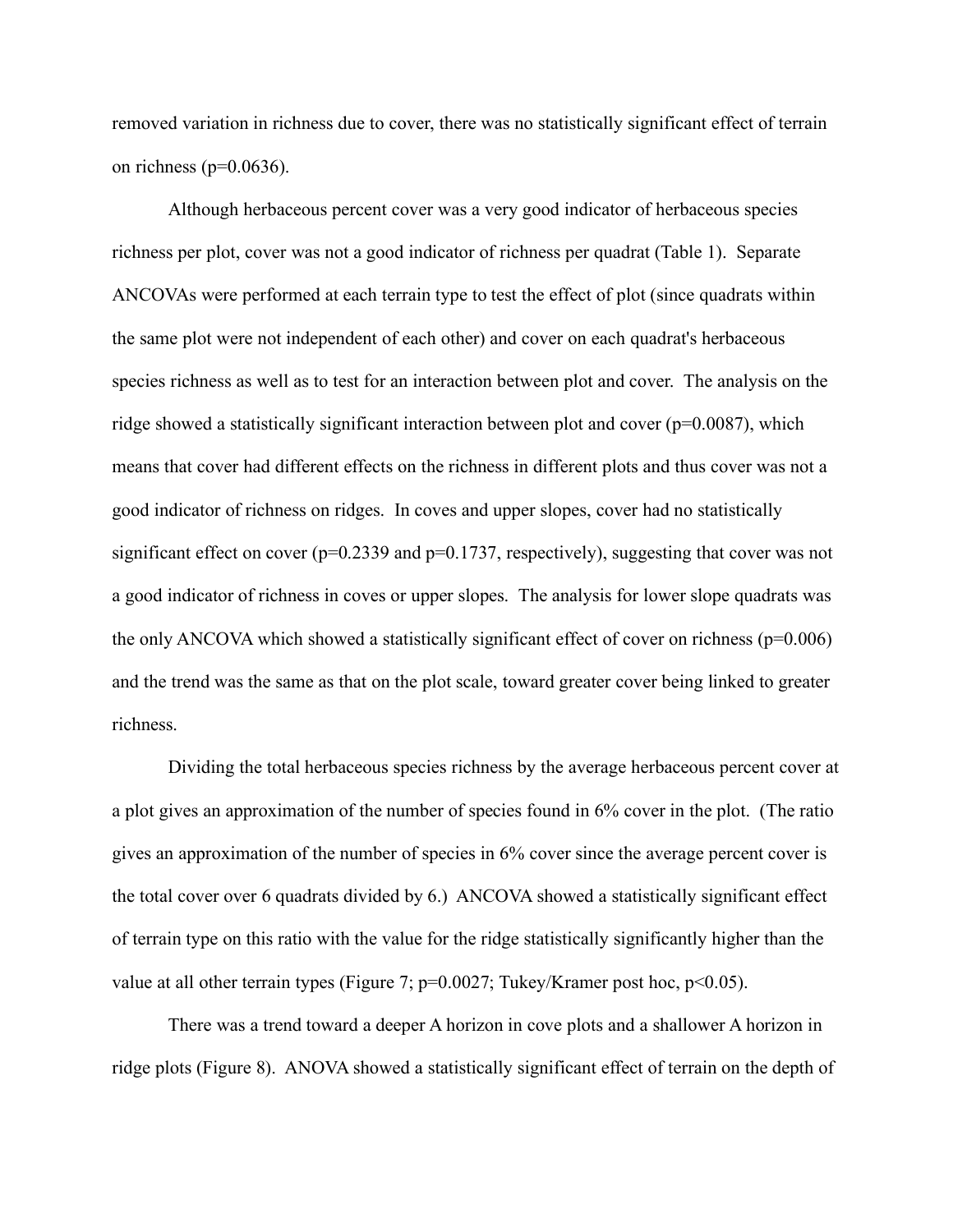the A horizon ( $p=0.0005$ ). There was a statistically significant negative correlation between the depth of the A horizon and the depth of the O horizon (Figure 9;  $p=0.0013$ ). However, an ANCOVA showed that depth of the A horizon did not have a statistically significant effect on herbaceous percent cover ( $p=0.8290$ ) and that when the variation in cover due to the depth of the A horizon was removed, terrain was still a statistically significant predictor of herbaceous percent cover ( $p=0.0473$ ). There was no statistically significant interaction between terrain type and depth of the A horizon  $(p=0.0791)$ .

ANCOVA showed a statistically significant interaction between terrain and depth of the A horizon in relation to herbaceous species richness ( $p=0.0348$ ), suggesting that depth of the A horizon had a different effect on richness at different terrain types. Therefore, depth of the A horizon was not a good indicator of herbaceous percent cover or herbaceous species richness. *Tree species:*

Of the 34 tree species found in the 38 plots, 28 were found in coves and/or ridges. When species found in only one plot in the study were excluded, the cove and ridge communities had 14 species in common and each of the cove and ridge had 5 species not found in the other terrain type. Therefore, a larger percentage of the tree species than of the herb species were specialized to ridges.

Tree species-area curves (Figure 10) were plotted for each terrain type. Species-area curves did not appear to level off at any terrain type and the 95% confidence intervals overlapped for most terrain types. However, Condit *et al.* (1996) showed that species-individual curves were more useful in assessing and comparing diversity than species-area curves because richness tends to increase more predictably with increasing numbers of stems than with increasing area. Therefore, species-individual curves were also considered.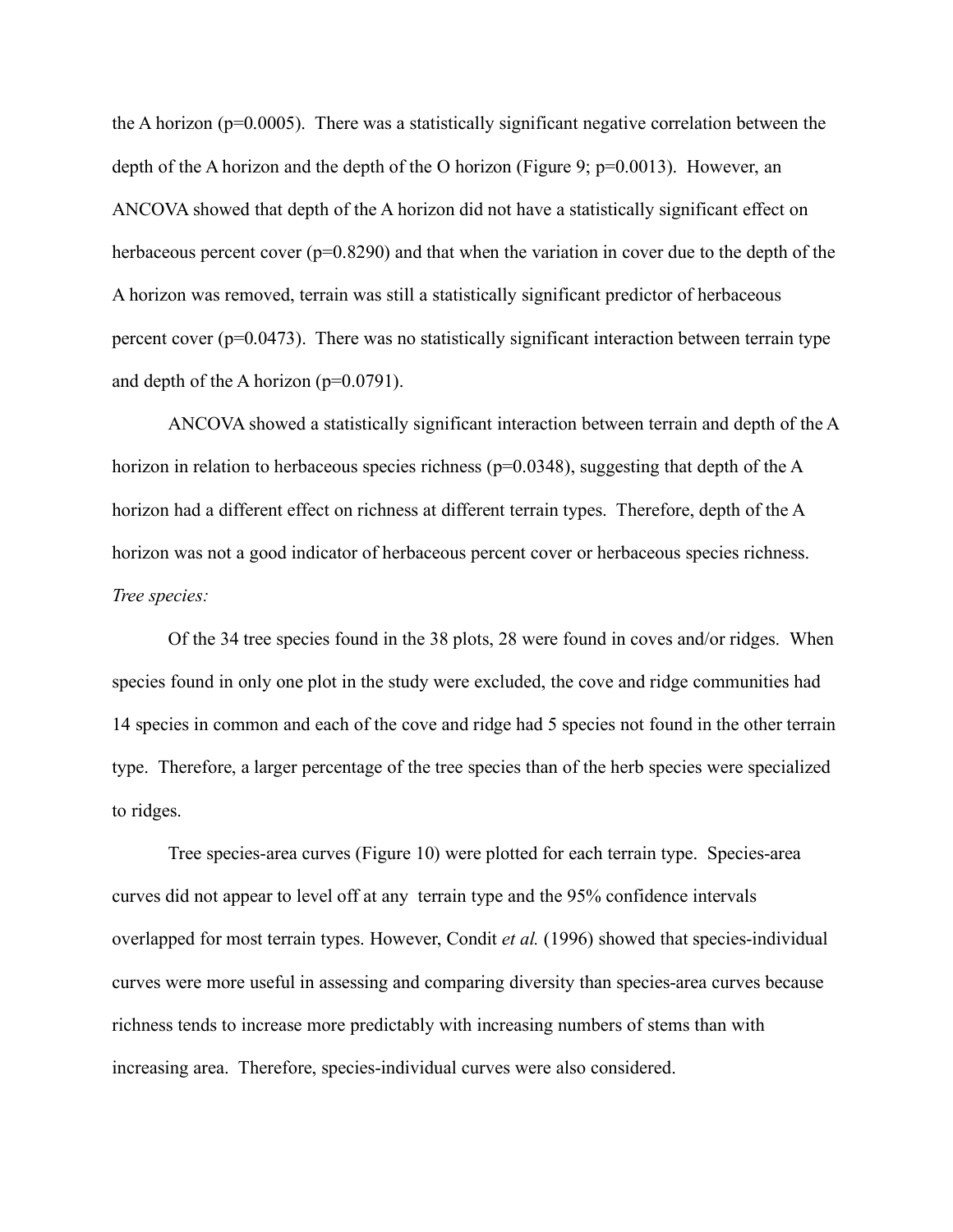Density of trees was lowest in cove plots and greatest in ridge plots, so the speciesindividual curves (Figure 11) contained 102 and 290 trees for the cove and ridge curves, respectively. The 95% confidence intervals for cove and ridge curves did not overlap and since the ridge curve leveled off, although the cove curve did not, we can conclude that the cove tree community is more species rich than the ridge tree community. The upper slope speciesindividual curve leveled off at a slightly lower number of species than the cumulative number of cove tree species. A comparison of the lower slope and cove species-individual curves is impossible since neither curve leveled off due to the low tree density at those terrain types. However, overall, the same trends seem to be evident in tree species-individual curves as in the herb species-area curves.

## *Discussion:*

The 900 feet maximum change in elevation between coves and ridges in the study area was not enough to cause extensive specialization of herbs to the cove or ridge habitat. Furthermore, species richness per plot was greatest in coves rather than on slopes, suggesting that slopes were not an ecotone between two distinct habitats for herbaceous species. However, some species were absent from ridges which were well represented in other terrain types, suggesting that the herbaceous community in coves contains more well-represented specialists than does the herbaceous community on ridges.

Species richness per plot (Figure 1) and cumulative species richness over all plots (Figure 2) decreased along the topographical gradients from coves to ridges. Since the number of recent treefall gaps showed a similar trend, treefall gaps could have caused the greater species richness in coves in either of two ways. Treefall gaps are most likely to increase the cumulative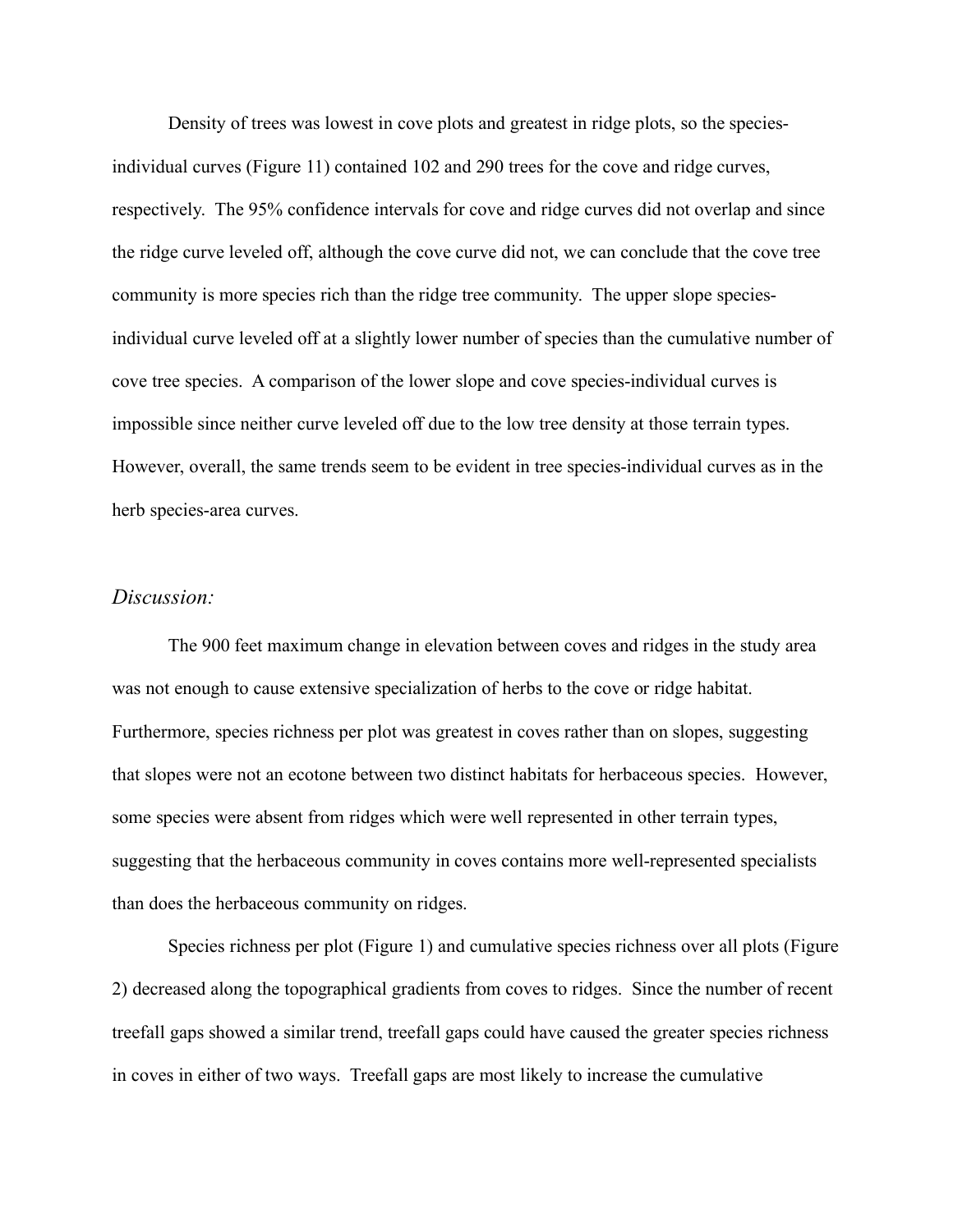herbaceous species richness by allowing the presence of early successional species which are unable to become established under a closed canopy. In this study, only two potential gap specialists were found and species-area curves which excluded plots containing recent treefall gaps (Figure 3) showed the same trend as did curves which included all plots, so gap specialists were not the cause of the trend of species richness along the topographical gradients. Treefall gaps could also increase species richness per plot if the greater availability of light increased the number of individuals found in the plot and thus increased the species richness. However, species richness was approximately the same in gap and non-gap plots of the same terrain type (Figure 4). Therefore, gaps were not the cause of the greater species richness observed in coves in this study.

Recruitment limitation may be very high in the study area, which would explain the lack of early successional species in plots with recent treefall gaps. Studies have shown that recruitment limitation for trees in the southern Appalachians is quite high (Clark et al., 1998; although Clebsch and Busing (1989) concluded that recruitment limitation was low for trees in secondary forests adjacent to old growth stands). Recruitment limitation for herbs in the area has not been studied, but since herbs use many of the same (wind, mammal, bird) or slower (ant, vegetative) dispersal methods as do trees (Bierzychudek, 1982), recruitment limitation is likely to be even greater for herbs.

Although recent treefall gaps did not explain the differential herbaceous species richness along the topographical gradients, soil heterogeneity resulting from past treefalls may have had an effect. Beatty (1984) showed that understory plant species segregate spatially with species specializing in pits or mounds from fallen trees. Since the pits and mounds resulting from treefalls may remain on the forest floor for centuries, a greater incidence of treefalls in coves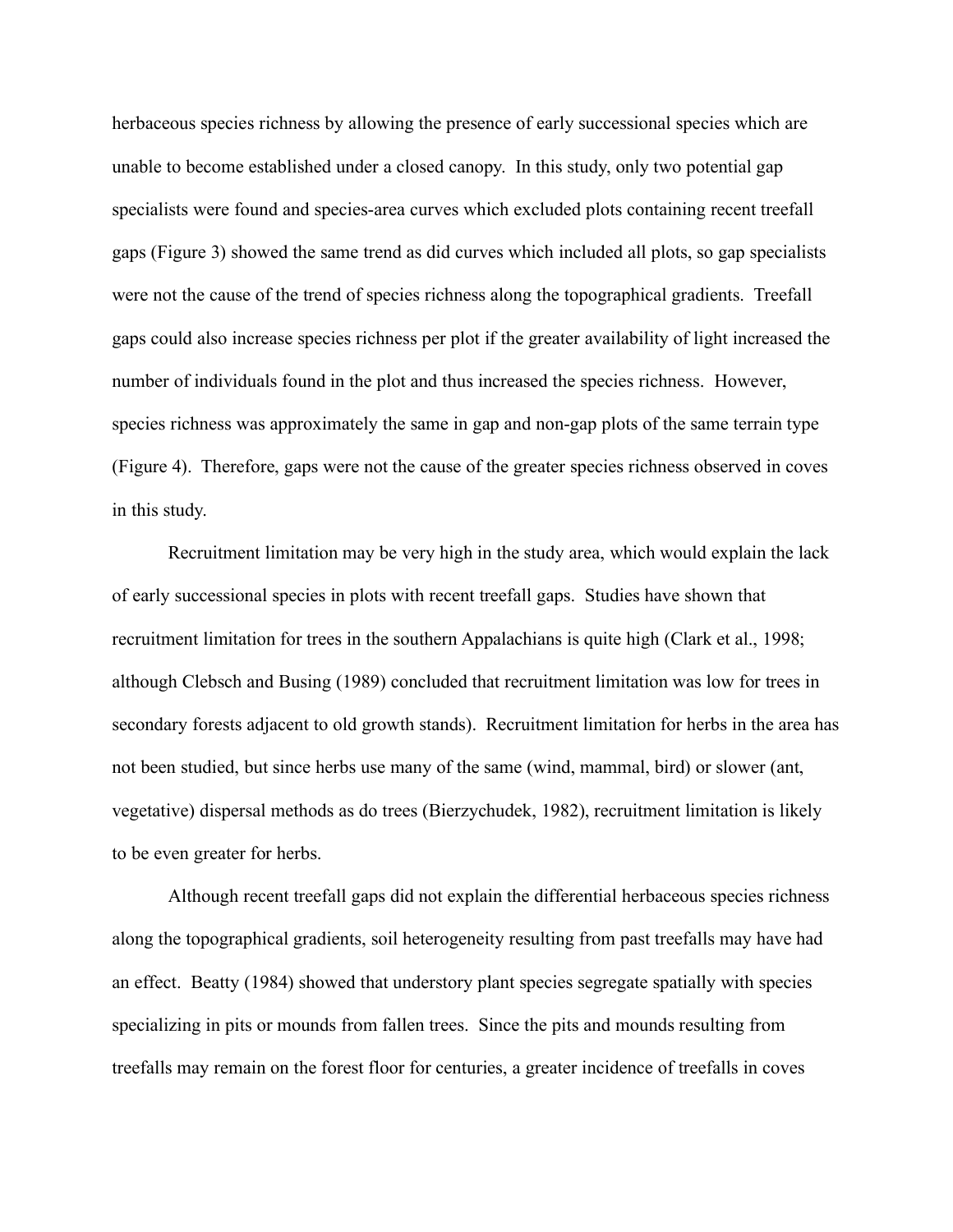than on ridges could result in a more heterogenous forest floor with more opportunities for spatial segregation of herbs leading to a greater species richness. Coves also often contain creeks which would allow more spatial segregation along the moisture gradient. Although no quadrats in this study were within creeks, segregation along the moisture gradient could have increased the herbaceous species diversity in coves. Therefore, although recent treefall gaps did not seem to be the cause of the greater species richness in coves, we cannot reject the hypothesis that greater heterogeneity in the coves is the cause of the trend of species richness.

Productivity, measured as the herbaceous percent cover per plot, was the best predictor of herbaceous species richness (Figure 6). The trend of decreasing cover along the topographical gradients from coves to ridges (Figure 5) is likely to be due to either soil moisture or soil nutrients. Coves are assumed to be more moist than ridges, but no analysis of soil moisture content was performed, so we cannot determine whether amount of water was the cause of the trend in productivity.

Depth of the A soil horizon was used as a rough indicator of the soil nutrient concentrations. The A horizon was deepest in coves and shallowest on ridges (Figure 8), suggesting that the depth of the soil may be the cause of the trends in productivity. Deeper A horizons in coves are likely to develop due to faster decomposition of leaves from cove hardwood trees than from the oaks and hickories found on ridges. This hypothesis is supported by the negative correlation between the depth of the A and O horizons (Figure 9) which suggests that a similar amount of organic matter is deposited in coves and on ridges, but that the leaves in coves decay more rapidly, resulting in a deeper A horizon and less leaf litter (O horizon) while the ridges have slower decomposition with more nutrients bound up in the leaf litter. However, the depth of the A horizon was not a good predictor of the herbaceous percent cover or species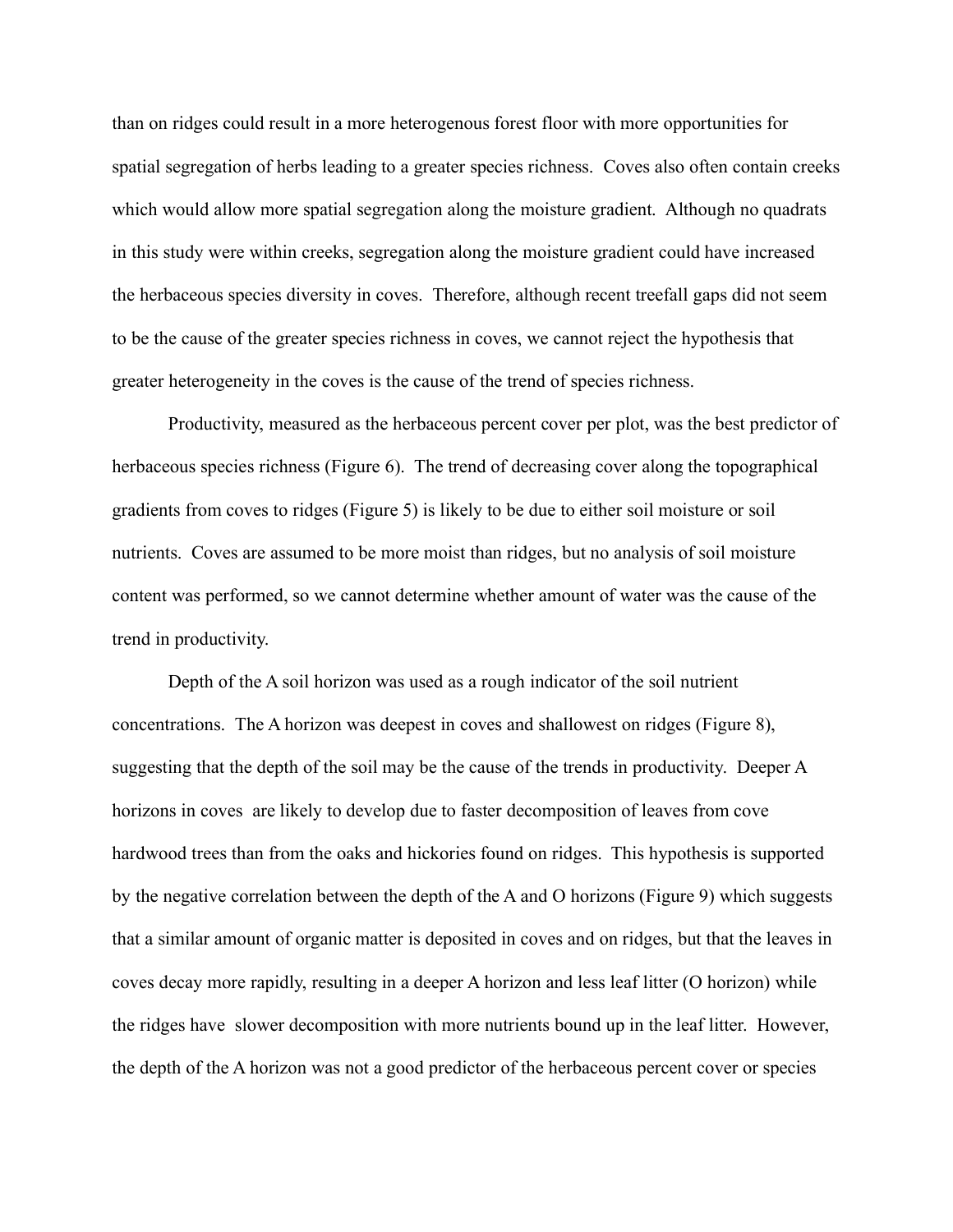richness. A more precise measure of the actual concentrations of different nutrients in the soil of coves and ridges would be necessary to determine whether soil nutrients are the cause of greater productivity in coves.

Although herbaceous percent cover is a very good predictor of herbaceous species richness, the correlation between the two factors is more complicated. Productivity could influence species richness by changing the number of individuals found in each quadrat. Condit *et al.* (1996) showed that species richness is better predicted by the number of individuals surveyed than by the area surveyed. Therefore, the greater richness in coves could simply be due to the greater percent cover sampled in coves. This hypothesis assumes that cover is merely a measure of the number of individuals inhabiting the area, but cover is also a measure of size of individual plants. Figure 7 showed that 1% cover in a ridge quadrat contained more species than 1% cover in a cove quadrat. Therefore, if we assume that species richness is proportional to number of individuals surveyed, 1% cover in a ridge quadrat contains more, smaller individuals than 1% cover in a cove quadrat. This extrapolation suggests that productivity is greater in coves and that, even though a smaller total amount of cover was surveyed on ridges due to the sparse growth there, the discrepancy in number of individuals surveyed between coves and ridges was not as large as it may have appeared.

The lack of a statistically significant relationship between cover and richness in most terrain types on the scale of the quadrat lends further credence to the idea that productivity is not affecting richness merely by increasing the number of individuals sampled in more productive areas. Instead, productivity is likely to be increasing species richness by increasing heterogeneity. Tilman *et al.* (1996) have suggested that a more productive environment with greater concentrations of nutrients increases the heterogeneity of the concentrations of soil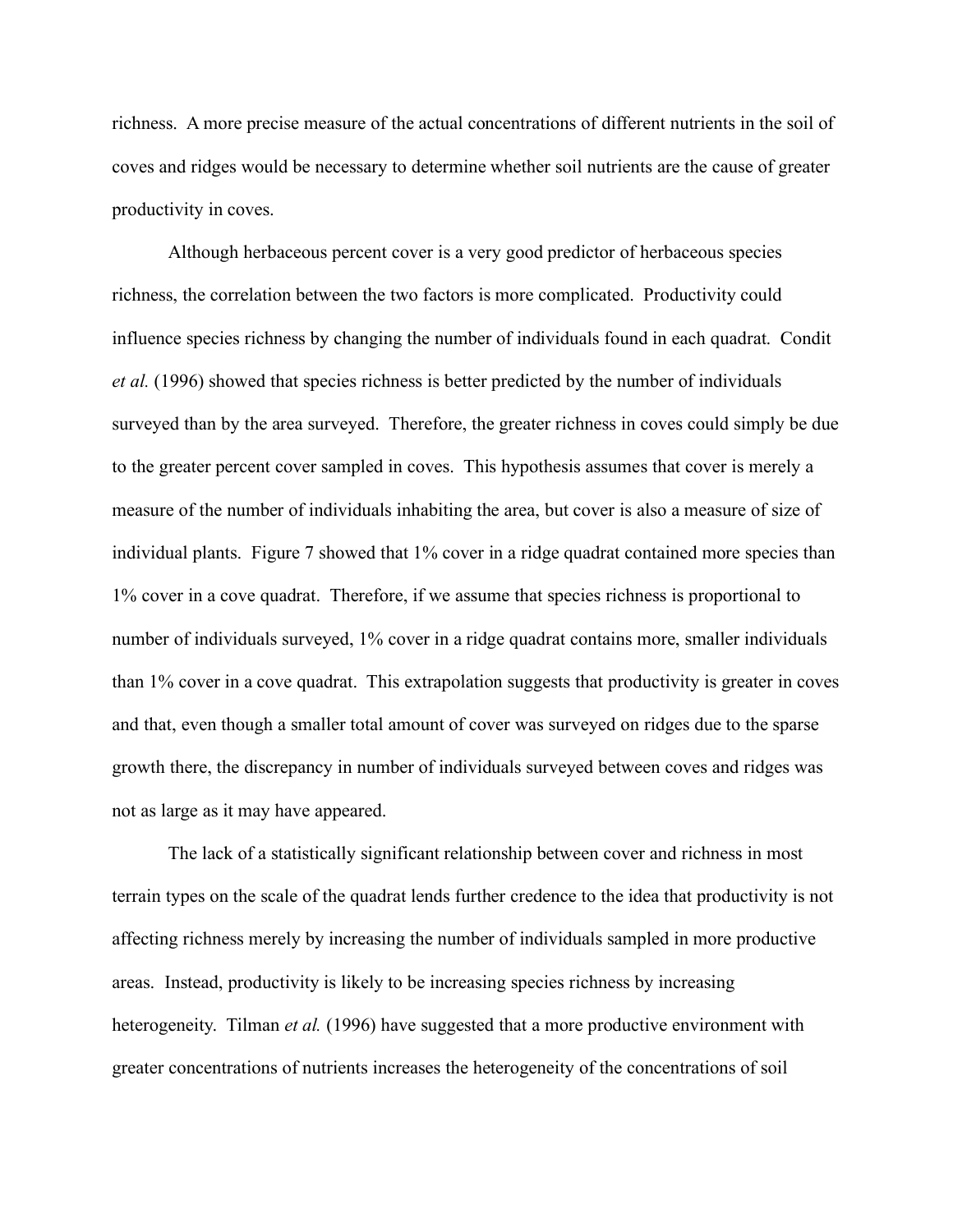nutrients and thus creates more niches and a greater species richness. This hypothesis suggests that the absence of a trend between cover and richness at the quadrat level is due to resource heterogeneity at a larger scale than  $1 \text{ m}^2$ .

Species-individual curves (Figure 11) for trees showed a similar trend as species-area curves for herbs. However, the tree communities showed more specialization to the cove and ridge habitats than did herbaceous species. The specialization of trees is not unexpected since Braun (1950) noted the specialization of trees along topographical gradients when she distinguished between the oak-hickory community of ridges and dry slopes and the cove hardwood community of coves.

The greater tree species richness in coves could directly influence the herbaceous species richness through microsite soil chemistry effects under individual trees, creating a more heterogenous environment which could be used by more herbaceous species. However, the total number of trees found in this study in coves and on ridges differed by only two species; the trend of more tree species in coves was extrapolated from the species-individual curves in which the cove curve was almost linear and the ridge curve had levelled off. Since the total number of trees found in coves and ridges in the study was very similar, the trend in tree species richness is unlikely to be a direct cause of the trend in herbaceous species richness and is instead likely to be a result of the same cause.

The differences between the tree species-area (Figure 10) and species-individual (Figure 11) curves raises an important procedural point. The increased number of data points in a species-individual curve provides a finer resolution, resulting in curves with 95% confidence intervals which are less likely to overlap when small areas but large numbers of individuals are sampled from populations with different total numbers of species. However, the different trends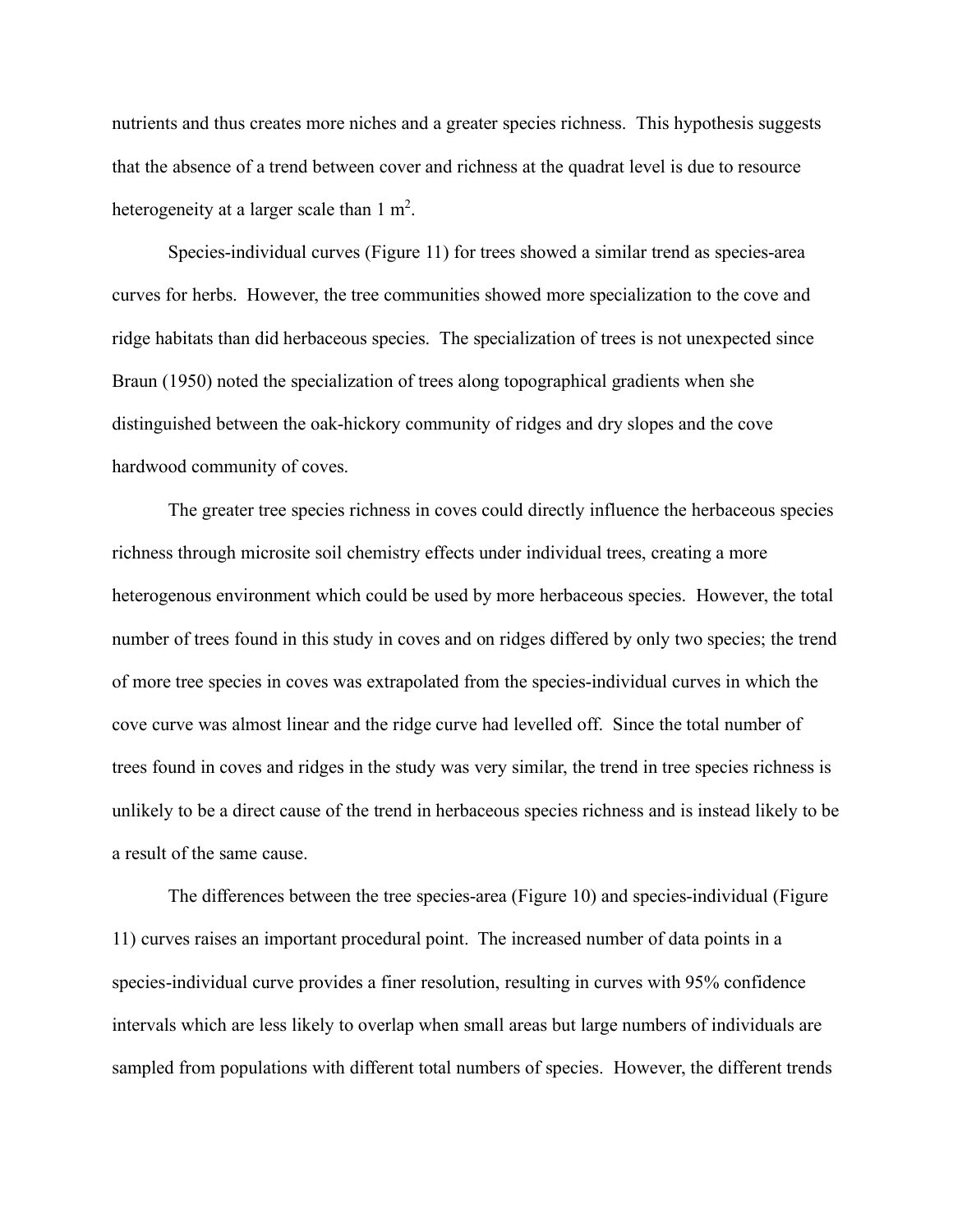along the topographical gradients which are seen in tree species-area and species-individual curves raises the possibility that the herbaceous species might show different trends if speciesindividual curves were plotted. The cause of the changing trends for tree curves was the much greater tree density on ridges which allowed the ridge species-individual curve to level off within 8 plots and the upper slope curve to level off in 7 plots while the cove curve did not level off. The opposite trend is evident among herbaceous individuals with the greatest herbaceous percent cover in coves. Since the ridge herbaceous species-area curve had the lowest slope, suggesting that it was beginning to level off despite the lower amount of cover surveyed, the trends evident in the herbaceous species-area curves are unlikely to change. Furthermore, the species richness/percent cover ratio discussed previously suggests that the ridge curve does not contain as many fewer individuals than the cove curve as might be expected due to the great difference in percent cover between the two areas. Therefore, the trend of greater herbaceous species richness in coves is likely to be maintained when a larger area is surveyed.

The hypothesis which best explained the evident trends of species richness along the topographical gradients was that greater heterogeneity in soil resources as a result of greater productivity allowed the coexistence of more herbaceous species. Although this study only explored differences in herbaceous species richness along a topographical gradients in the ridge and valley province of the southern Appalachians, the tremendous species richness of the entire province may be due to productivity as well. Although specialization along the topographical gradients was not strongly evident among herbs in this study, such specialization may be a cause of the southern Appalachians' diversity on a larger scale.

# *Acknowledgments:*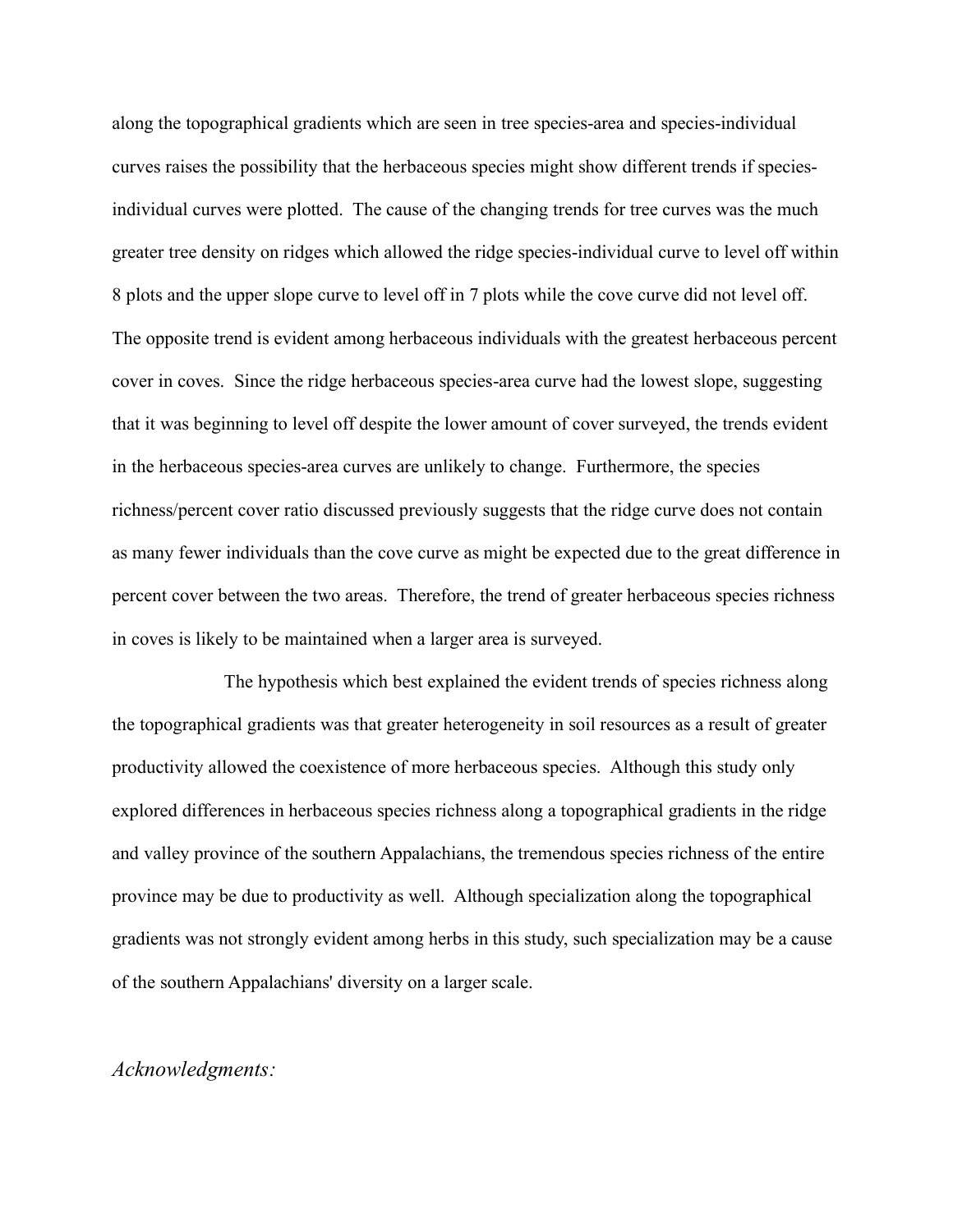Roger Latham and Frosty Levy aided in developing the experimental design and Eric Wiener provided ideas, advice, and explanations during the data analysis. Arthur Smith was indispensable in plant identification and Maggie, Adrianne, and Joey Hess were extremely helpful in the field. Joey Hess wrote and edited the program used to randomize and create species-area and species-individual curves. Errol Hess conceived of and crated some of the equipment. Kevin Hamed provided maps, supplies, knowledge and advice about the study area. Mr. Hammond kindly allowed access to the park through his property. The study was funded by the Lande fund of the Swarthmore College biology department and the Scheuer Environmental Fellowship.

## *Works cited:*

Beatty, S.W. 1984. Influence of microtopography and canopy species on spatial patterns of forest understory plants. *Ecology* 65: 1406-19.

Bierzychudek, P. 1982. Life histories and demography of shade-tolerant temperature forest herbs: a review. *New Phytologist* 90: 757-76.

- Boettcher, S.E. and P.J. Kalisz. 1990. Single-tree influences on soil properties in the mountains of eastern Kentucky. *Ecology* 71: 1365-72.
- Braun, E.L. 1950. *Deciduous forests of northeastern America* The Blankiston Col: Philadelphia.
- Clark, J.S., E. Macklin, and L. Wood. 1998. Stages and spatial scales of recruitment limitation

in southern Appalachian forests. *Ecological Monographs* 68: 213-35.

- Clinton, B.D., L.R. Boring, and W.T. Swank. 1994. Regeneration patterns in canopy gaps of mixed-oak forests of the southern Appalachians: influences of topographic position and evergreen understory. *American Midland Naturalist* 132: 308-19.
- Clebsch, E.E.C., and R.T. Busing. 1989. Secondary succession, gap dynamics, and community structure in a southern Appalachian cove forest. *Ecology* 70: 728-35.

Condit, R., S.P. Hubbell, J.V. Lafrankie, R. Sukumar, N. Manokaran, R.B. Foster, and P.S.

Ashton. 1996. Species-area and species-individual relationships for tropical trees: a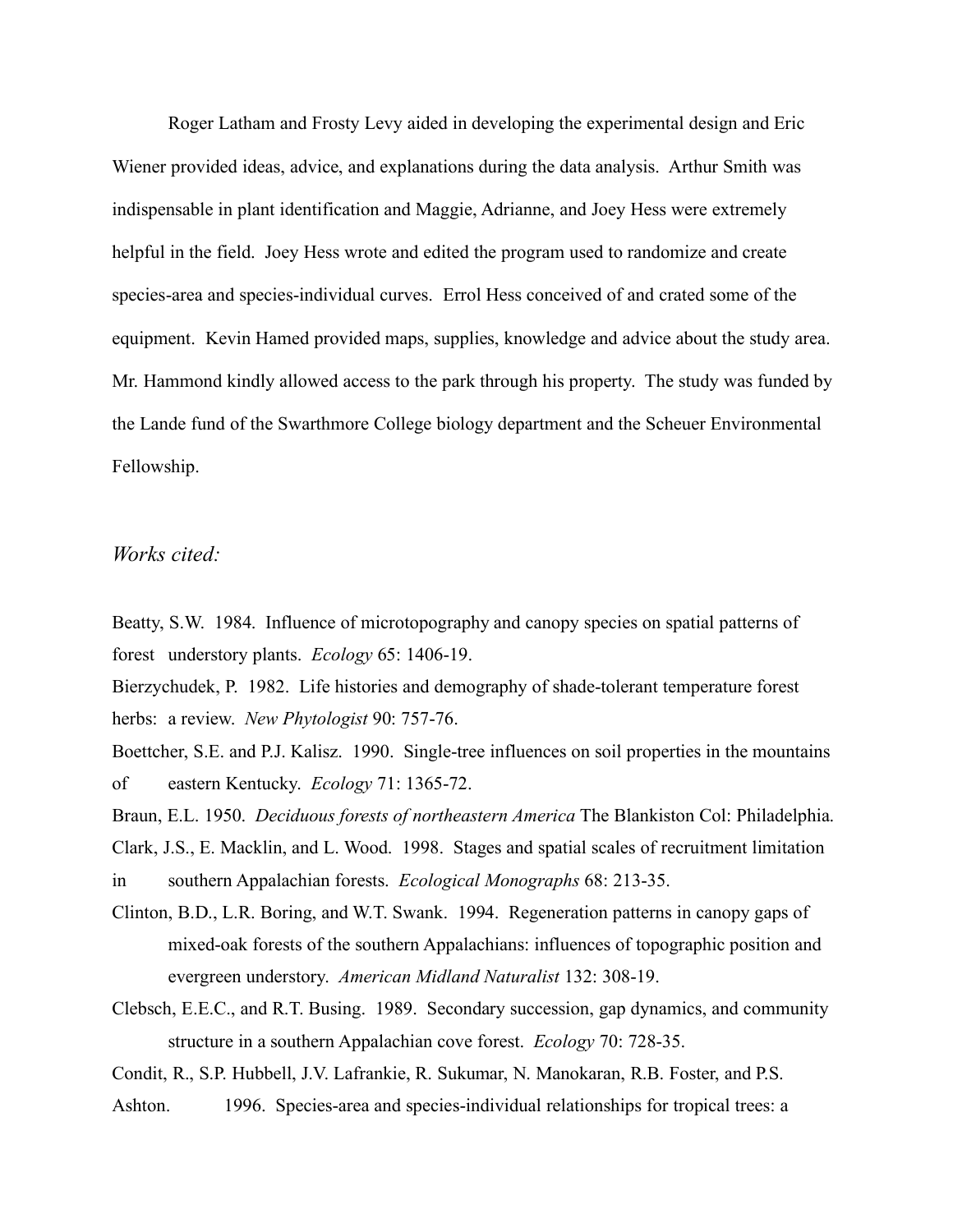comparison of 3 50-ha plots. *Journal of Ecology* 84: 549-62.

- Davis, M.B., ed. 1996. *Eastern Old Growth Forests: Prospects for Rediscovery and Recovery*. Island Press: Washington, D.C.
- Denslow, J.S. 1995. Disturbance and diversity in tropical rain forests: the density effect. *Ecological Applications* 5: 962-8.
- Finzi, A.C. 1996. *Causes and consequences of soil resource heterogeneity in a transition oak-Northern hardwood forest*. Ph.D. Dissertation, University of Connecticut.
- Howard, L.H. 1972. *A survey of the flowering plants and ferns of the Slagle Creek Area*. M.S. Dissertation, East Tennessee State University.
- Maranon, T. and L.V. Garcia. 1997. The relationship between diversity and productivity in plant communities: facts and artifacts. *Journal of Ecology* 85: 95-6.
- Runkle, J.R. 1982. Patterns of disturbance in some old-growth mesic forests of eastern North America *Ecology*: 1533-1546.
- Tilman, D. and S. Pacala. The maintenance of species richness in plant communities. In

Ricklefs, R.E. and D. Shluter, ed. 1993 *Species diversity in ecological communities:* 

- *historical and geographical perspectives* University of Chicago Press, Chicago: 13-25.
- Tilman, D., D. Wedin, and J. Knops. 1996. Productivity and sustainability influenced by biodiversity in grassland ecosystems. *Nature* 379: 718-20.
- Walker, G.L. 1978. *A comparative vegetational analysis of cove hardwood communities in the Great Smoky Mountains National Park* MS Biology Thesis, Western Carolina University.
- Wallace, B.O. 1993. *The natural history of a second growth southern Appalachian cove hardwood forest with a comparison of regeneration via two different forest management practices* MS Biology Thesis, East Tennessee State University.

Whittaker, R.H. 1956 Vegetation of the Great Smoky Mountains. *Ecological Monographs* 26: 1- 80.

Zinke, P.J. 1962. The pattern of influence of individual trees on soil properties. *Ecology* 43: 130- 133.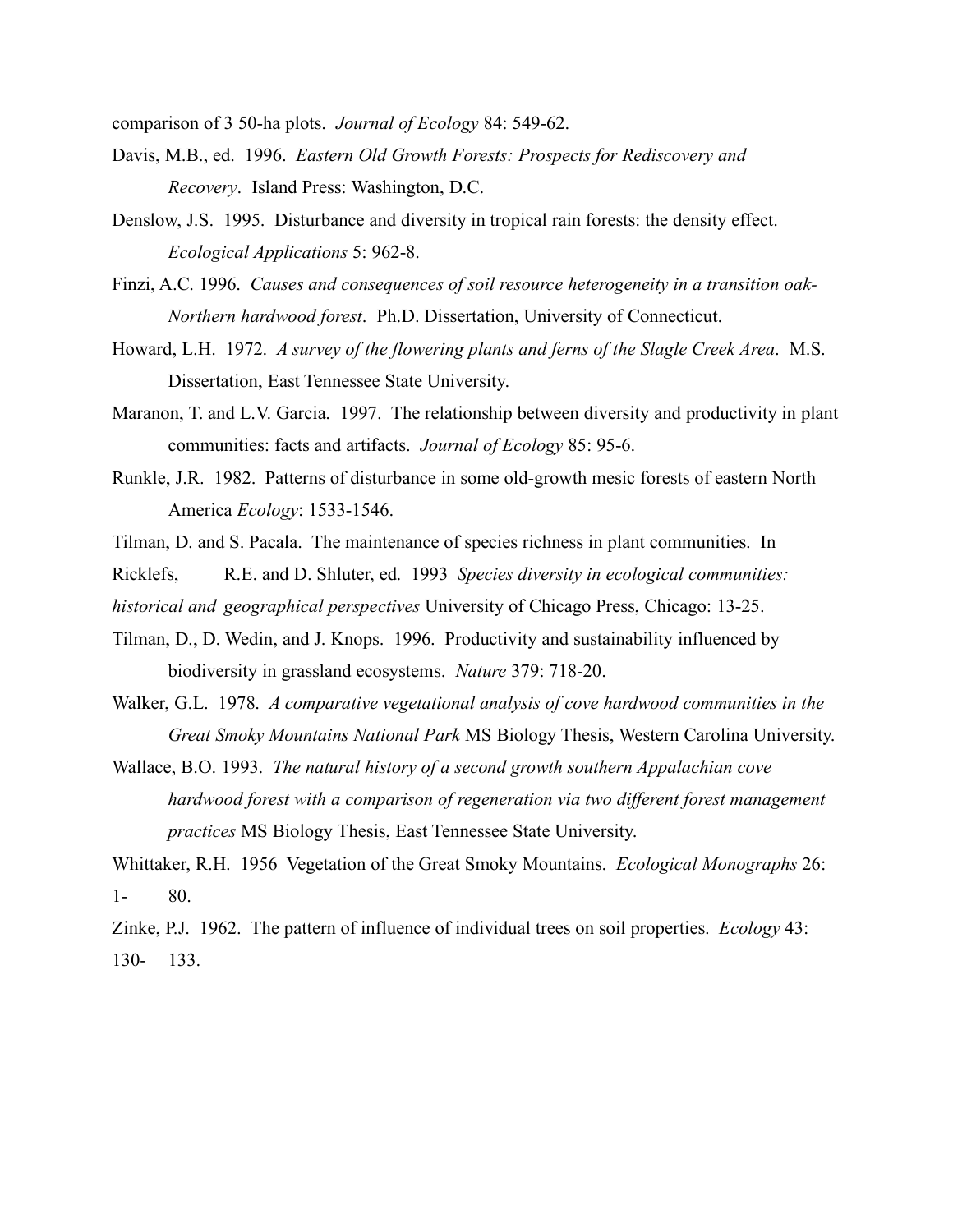

Figure 1: Herbaceous species richness versus terrain type. ANOVA showed a statistically significant difference in the herbaceous species richness per plot at different terrain types (p<0.0001). Letters refer to statistically significantly different means (using Tukey/Kramer post hoc, p<0.05). Error bars indicate standard error.



Figure 2: Each curve represents 1000 random rearrangements of the order of the plots. The mean and 95% confidence intervals are plotted.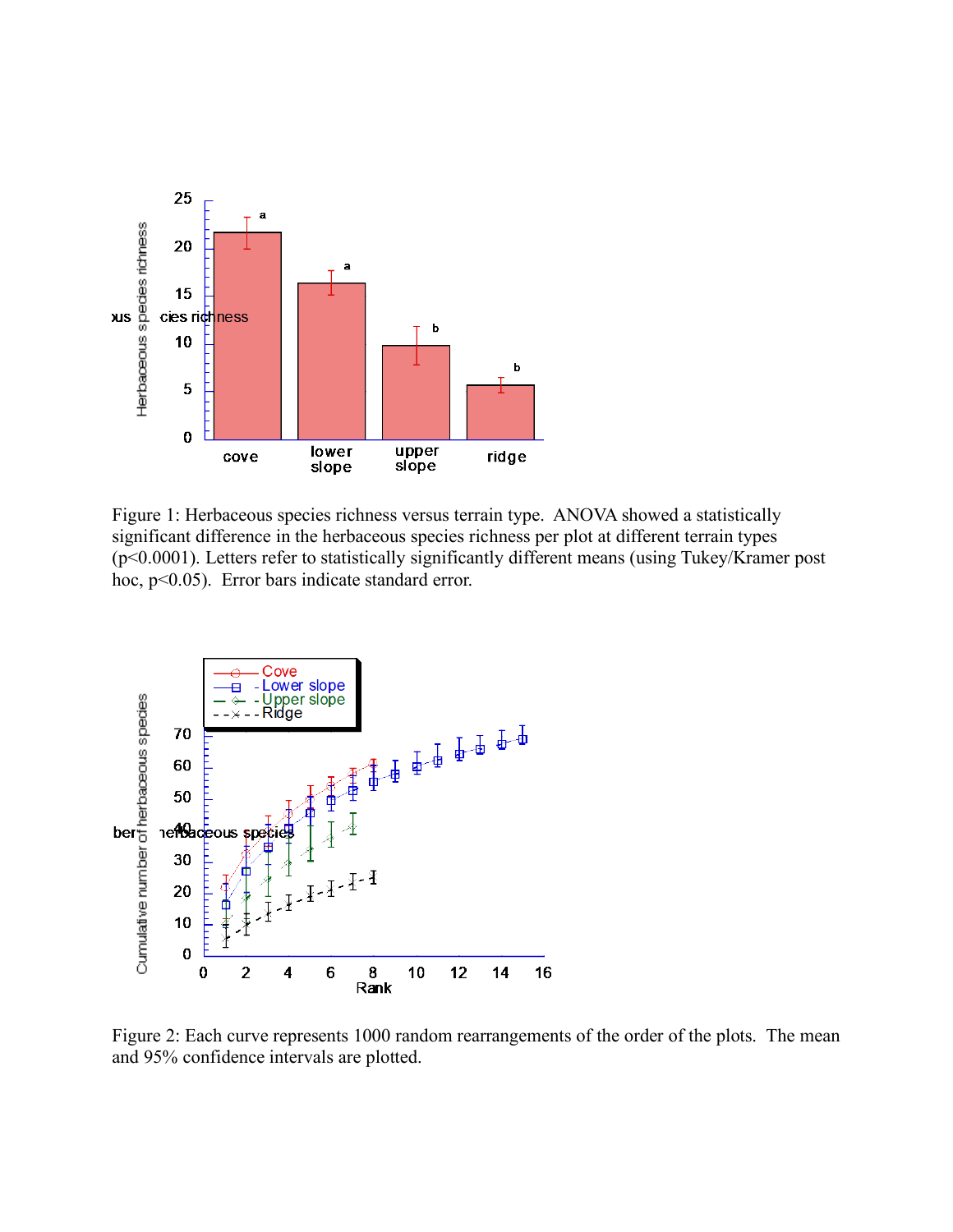

Figure 3: Species-area curves excluding plots which contained recent treefall gaps. Each curve either represents all of the possible arrangements of the order of the plots or 1000 random rearrangements. The mean and 95% confidence intervals are plotted.



Figure 4: Herbaceous species richness for sites with and without recent treefall gaps. Within each terrain type, gap sites seem to have randomly distributed species richness.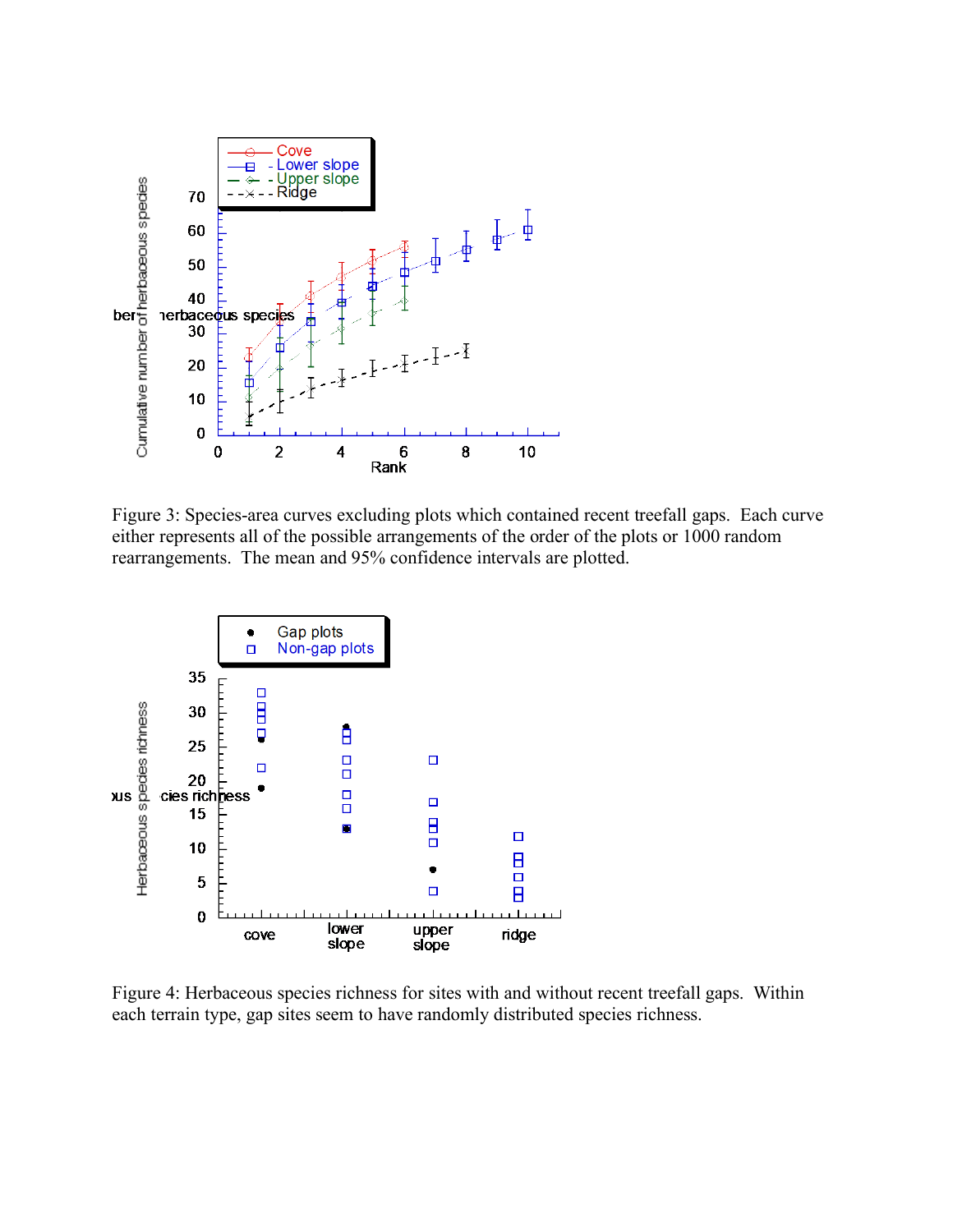

Figure 5: Herbaceous percent cover versus terrain type. ANOVA showed a statistically significant difference in the herbaceous percent cover per plot at different terrain types (p<0.0001). Letters refer to statistically significantly different means (using Tukey/Kramer post hoc, p<0.05). Error bars indicate standard error.



Figure 6: Herbaceous species richness versus herbaceous percent cover. Cover has a statistically significant effect on richness (ANCOVA; p=0.0272). ANCOVA showed no statistically significant interaction ( $p=0.529$ ) between cover and terrain, so cover has the same effect on species richness at all terrain types.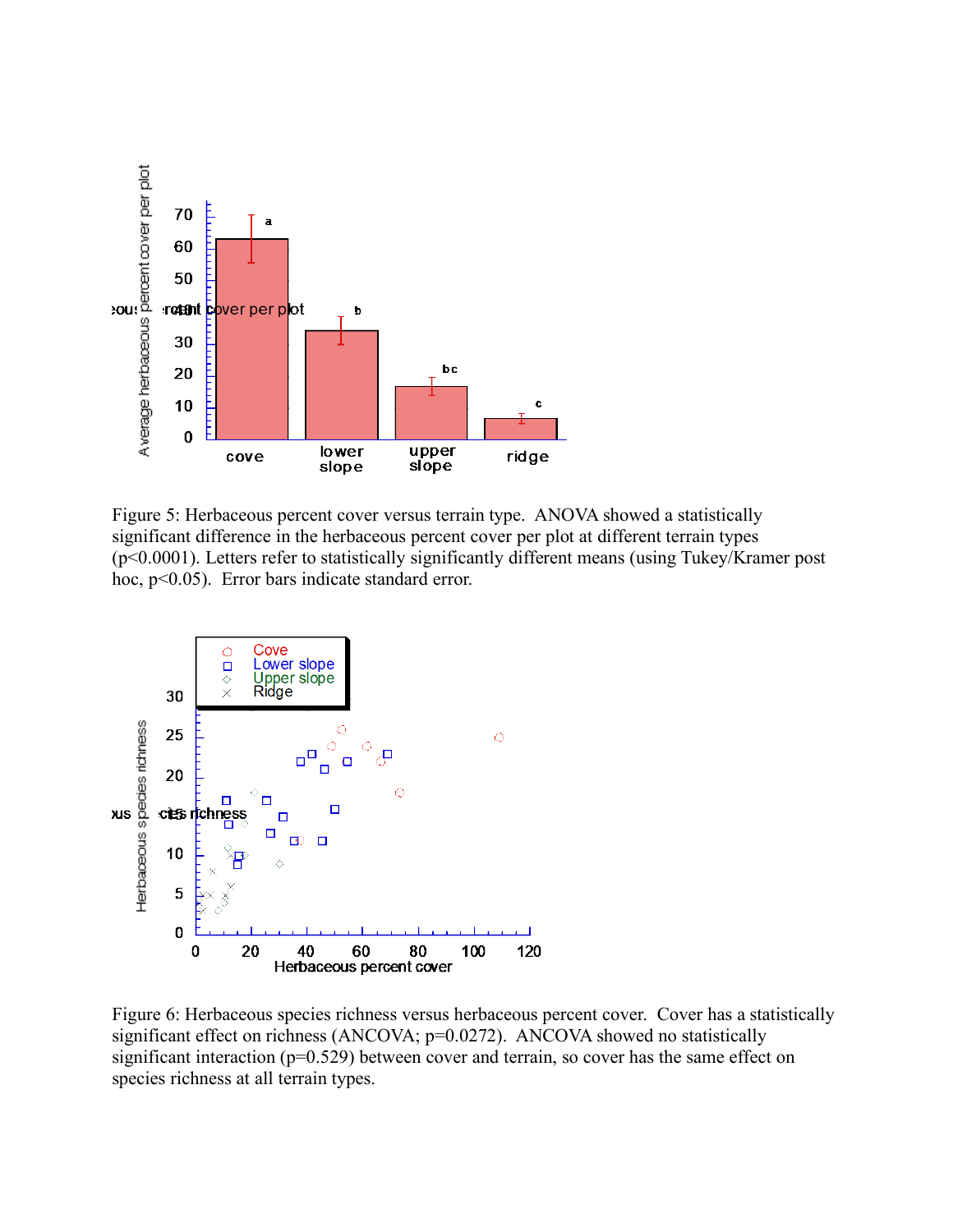| Terrain     | plot * cover interaction | plot       | cover      |
|-------------|--------------------------|------------|------------|
| Cove        | $p=0.4331$               | $p=0.8067$ | $p=0.2339$ |
| Lower Slope | $p=0.1762$               | $p=0.0701$ | $p=0.0006$ |
| Upper Slope | $p=0.3378$               | $p=0.0091$ | $p=0.1737$ |
| Ridge       | $p=0.0087$               | ---        |            |

Table 1: ANCOVA on the effect of plot and herbaceous percent cover on the herbaceous species richness per quadrat.

Figure 7: The ratio of herbaceous species richness to herbaceous percent cover versus terrain type. ANOVA showed a statistically significant difference in the ratio per plot at different terrain types ( $p=0.0027$ ). Letters refer to statistically significantly different means (using Tukey/Kramer post hoc,  $p<0.05$ ). Error bars indicate standard error.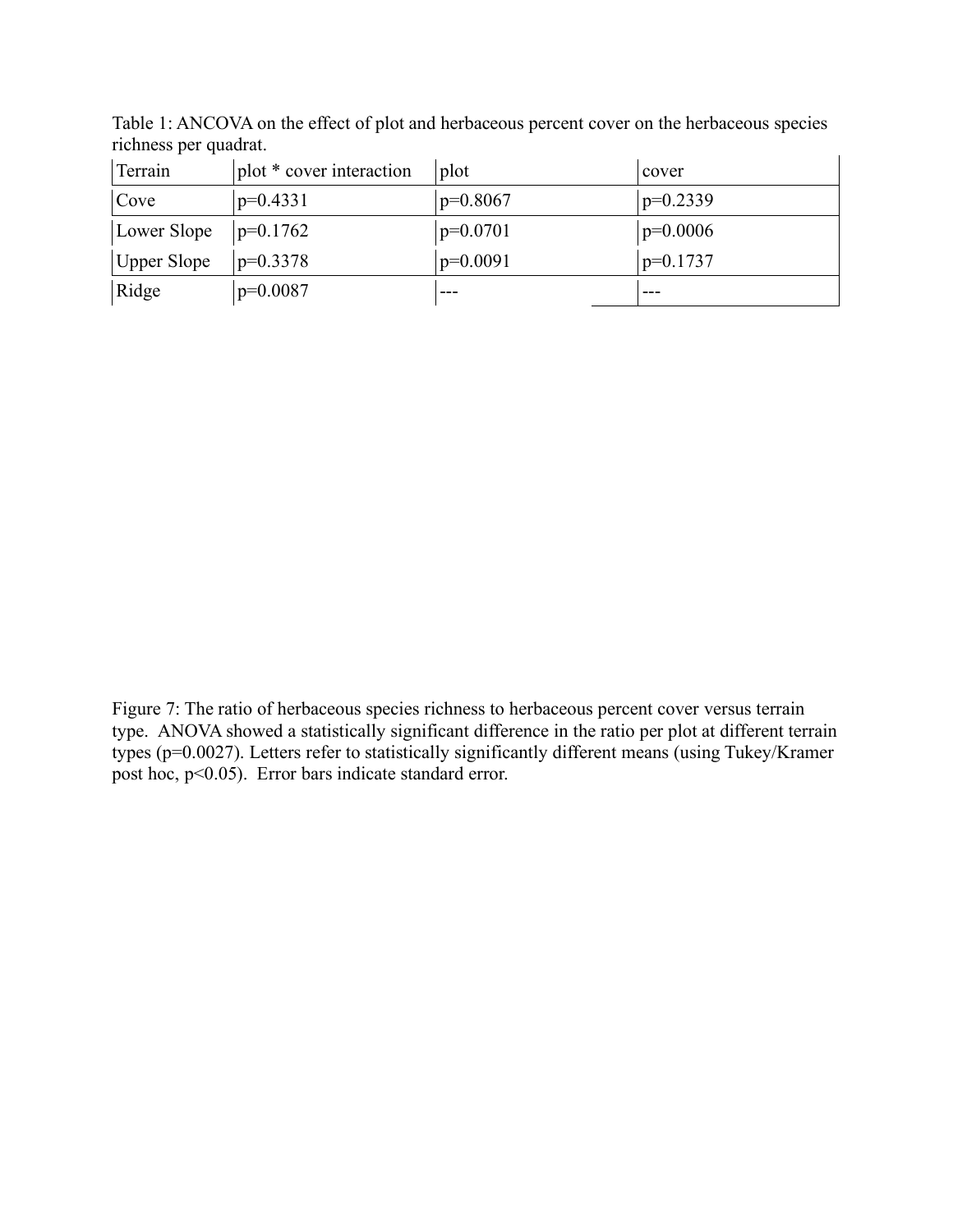

Figure 8: The depth of the A horizon versus terrain type. ANOVA showed a statistically significant difference in the depth of the A horizon at different terrain types ( $p=0.0005$ ). Letters refer to statistically significantly different means (using Tukey/Kramer post hoc, p<0.05). Error bars indicate standard error.



Figure 9: There is a statistically significant negative correlation between the depth of the A and O horizons (p=0.0013; Correlation=-0.495).